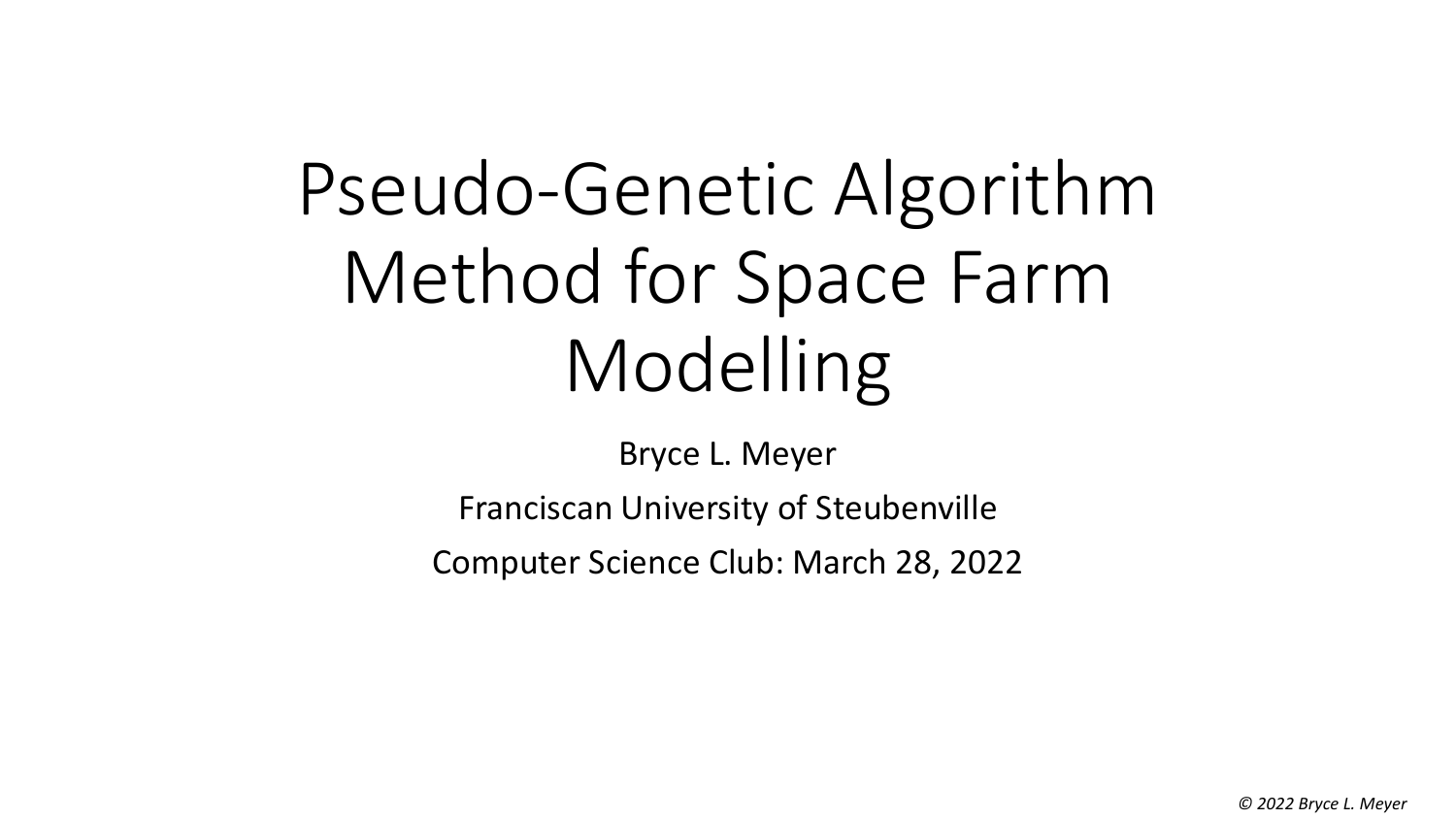#### **Outline**

- Space Farm 101, and why I need analysis
	- Data and Processes
- Monte Carlo Analysis
- Genetic Algorithms
- Using a sort of Genetic Algorithm to balance a space farm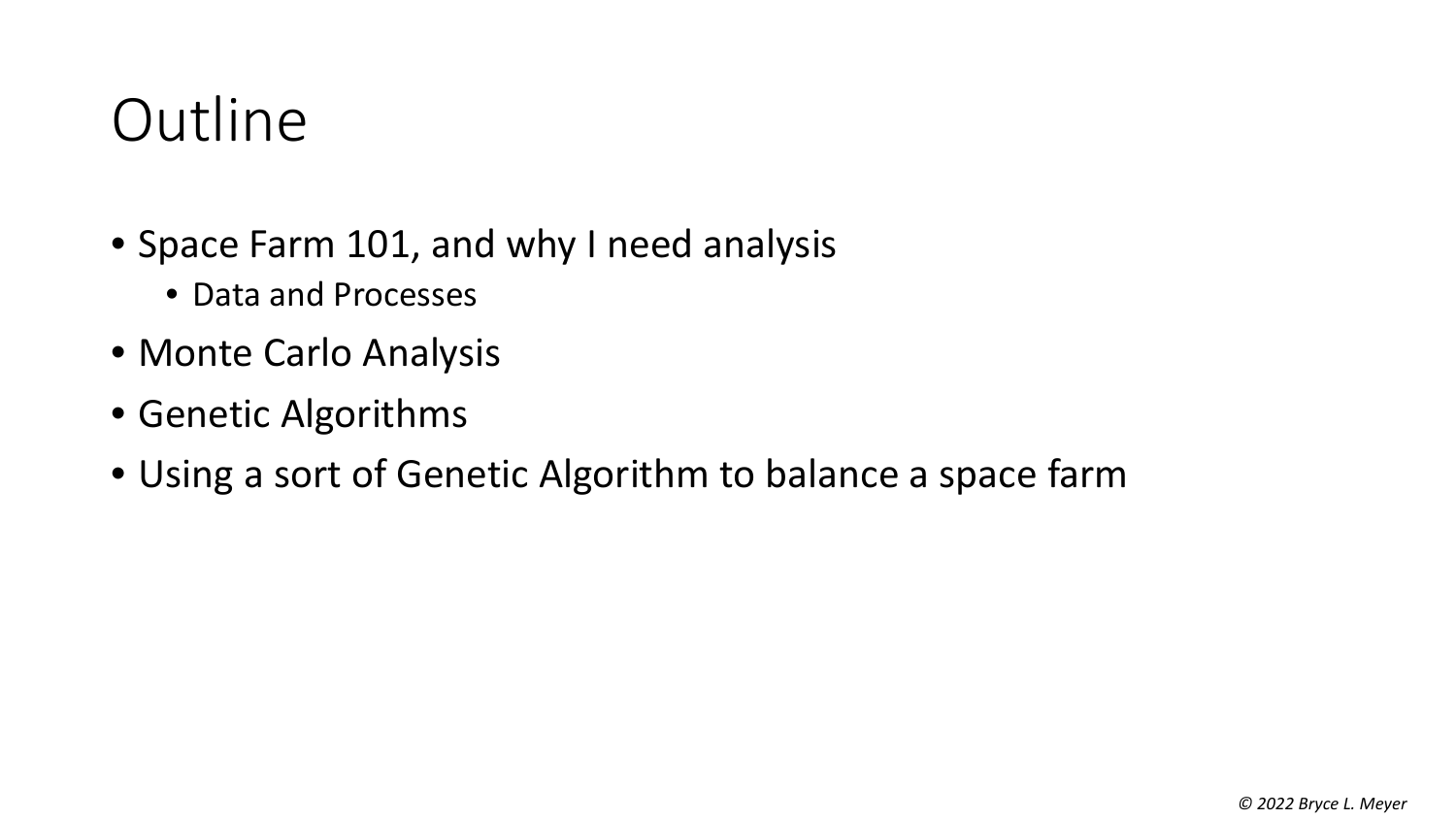#### Space Farm 101

- In space, i.e. anything above 100 km or out, mass is expensive!
	- >\$1,000/lb+ to LEO, \$50,000/lb+ to Moon surface, and \$1M+/lb to Mars.
	- Must close the mass loop: Goes into = Goes out of.
- Space Farm: Combination of machinery and organisms to take the outputs from humans, and convert them to the inputs to humans.
	- Related concept: Ecologically Closed Life Support System (ECLSS)
	- Midwestern Farmer terms: poop to plate.
- BIG NOTES:
	- Technologies for space farms, come from current ag, chemical factories, and indoor farms
	- Technologies to optimize space farms CAN OPTIMIZE Earth food production!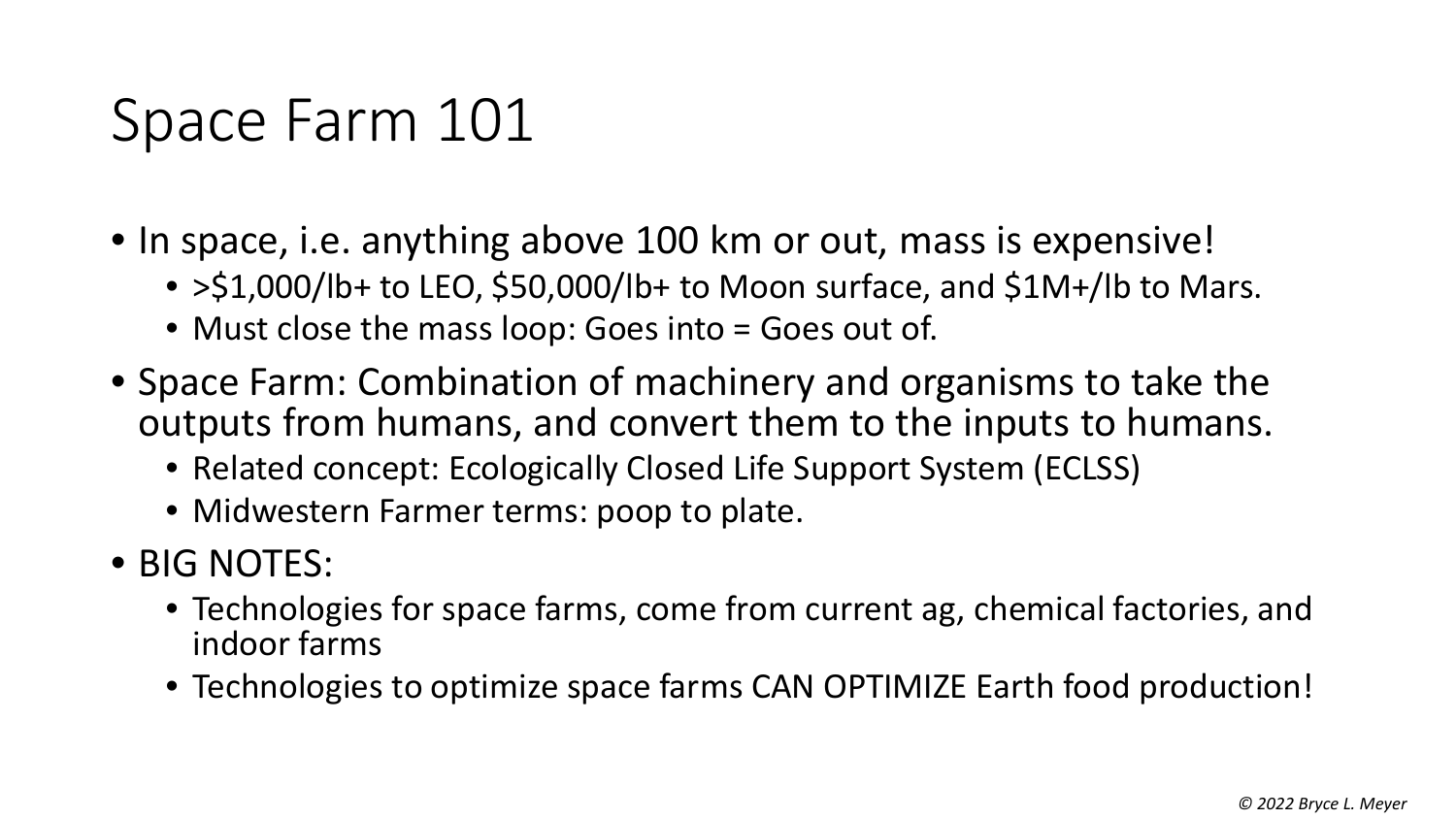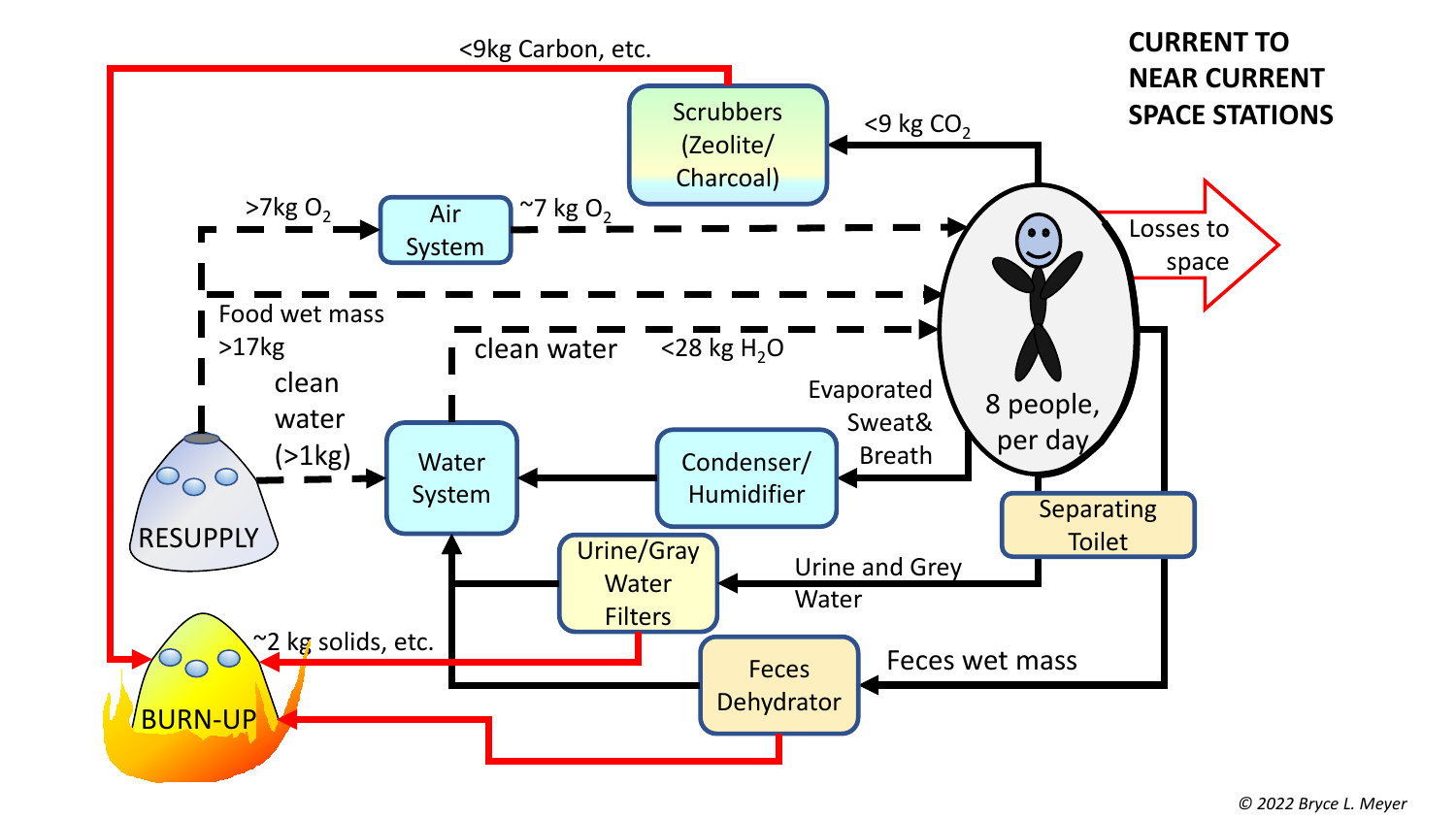#### An Earth Farm Example Pseudo Ecosystem

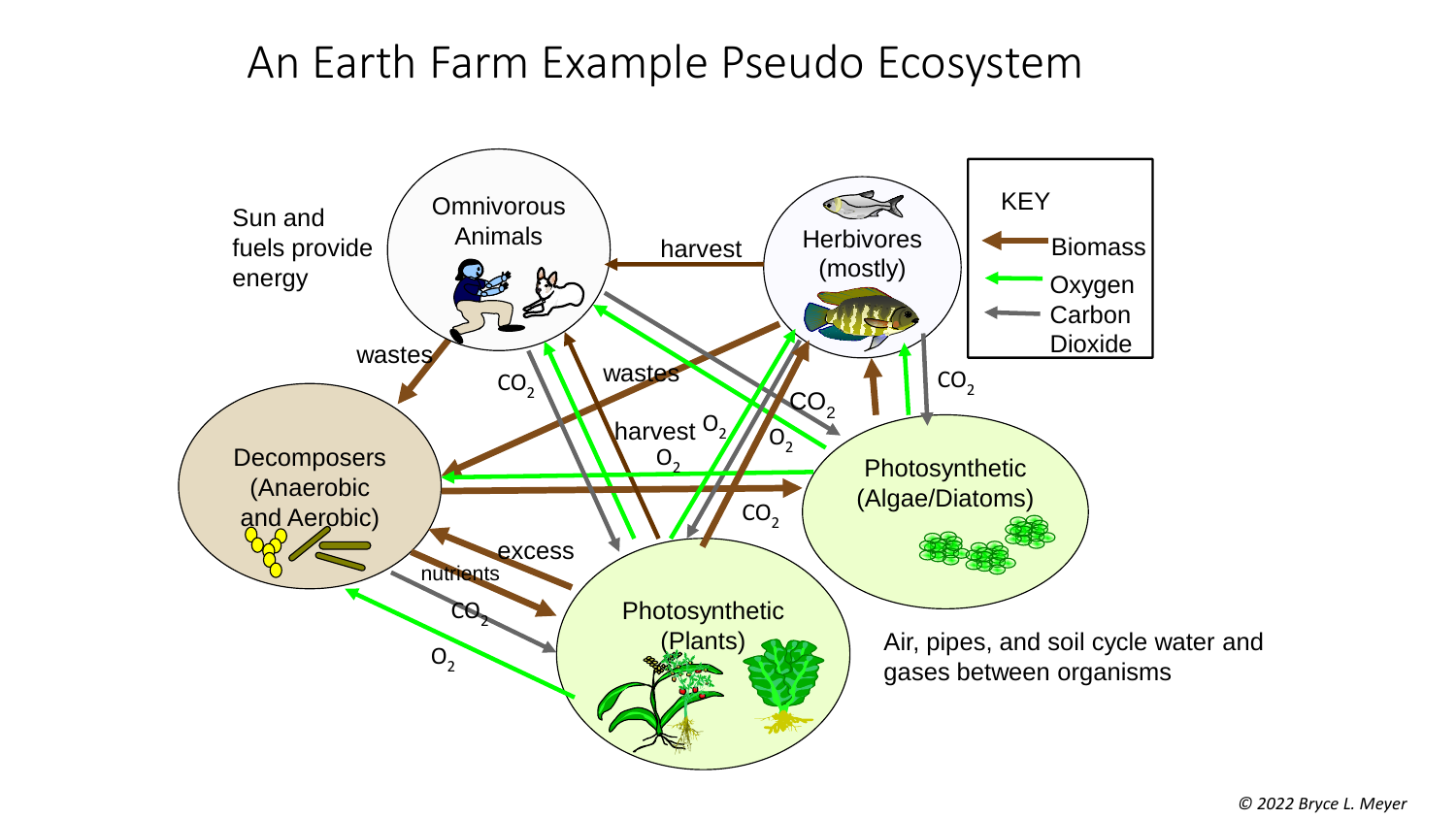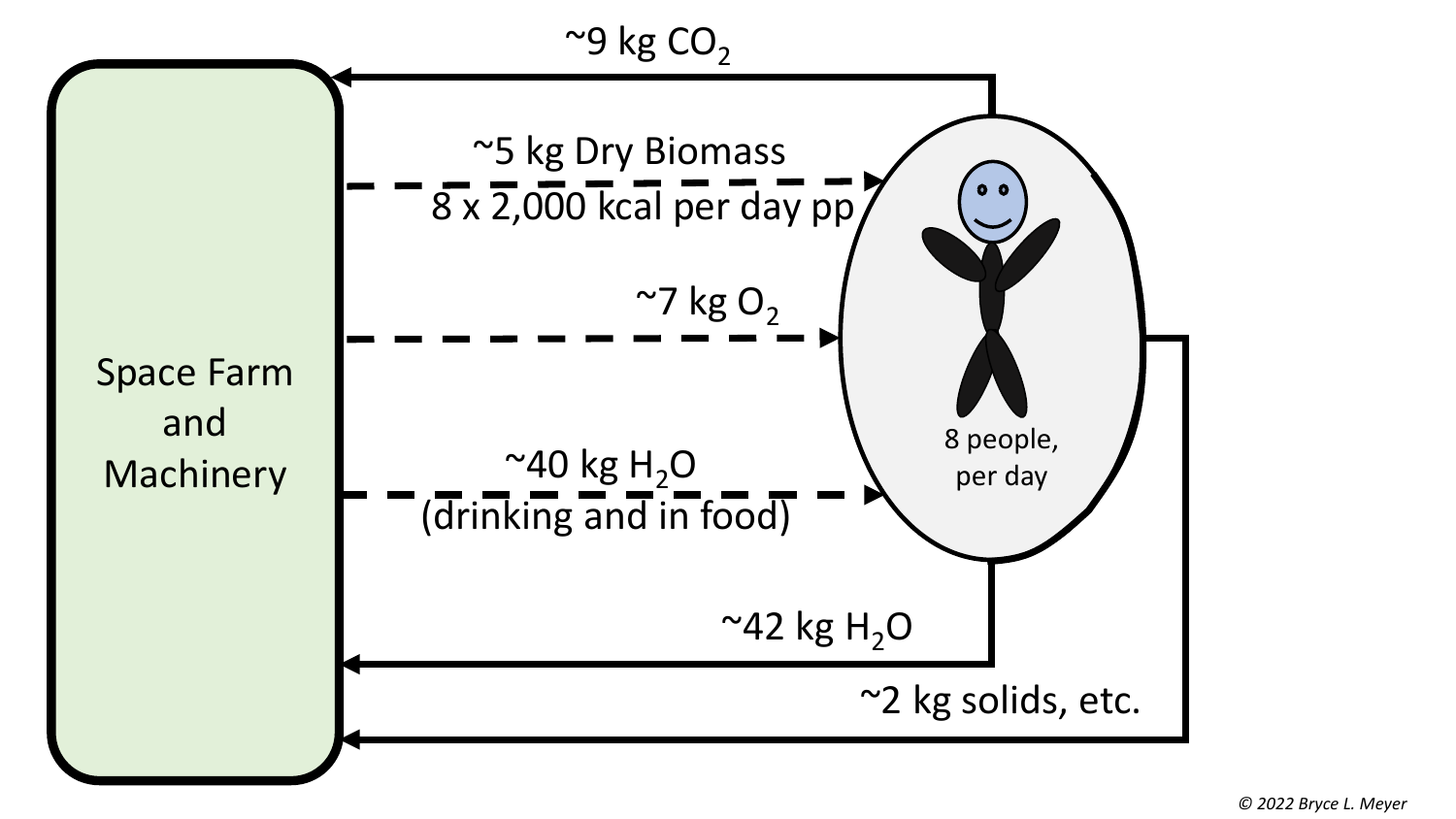#### Space Farm Crops and Parts

- 'Green Crops': Plants and Photobioreactors(i.e. algae): Take in carbon dioxide, nutrients (from wastes), and water, and use light energy, to produce more plant/algae and release oxygen.
- Humans and 'Pink Crops': Animals, Fungi inc. Yeast, and Bacteria: Take in oxygen, water, and food, and release carbon dioxide, wastes, and water, with heat.
- Key Trick: Green crops take in what humans and pink crops release!

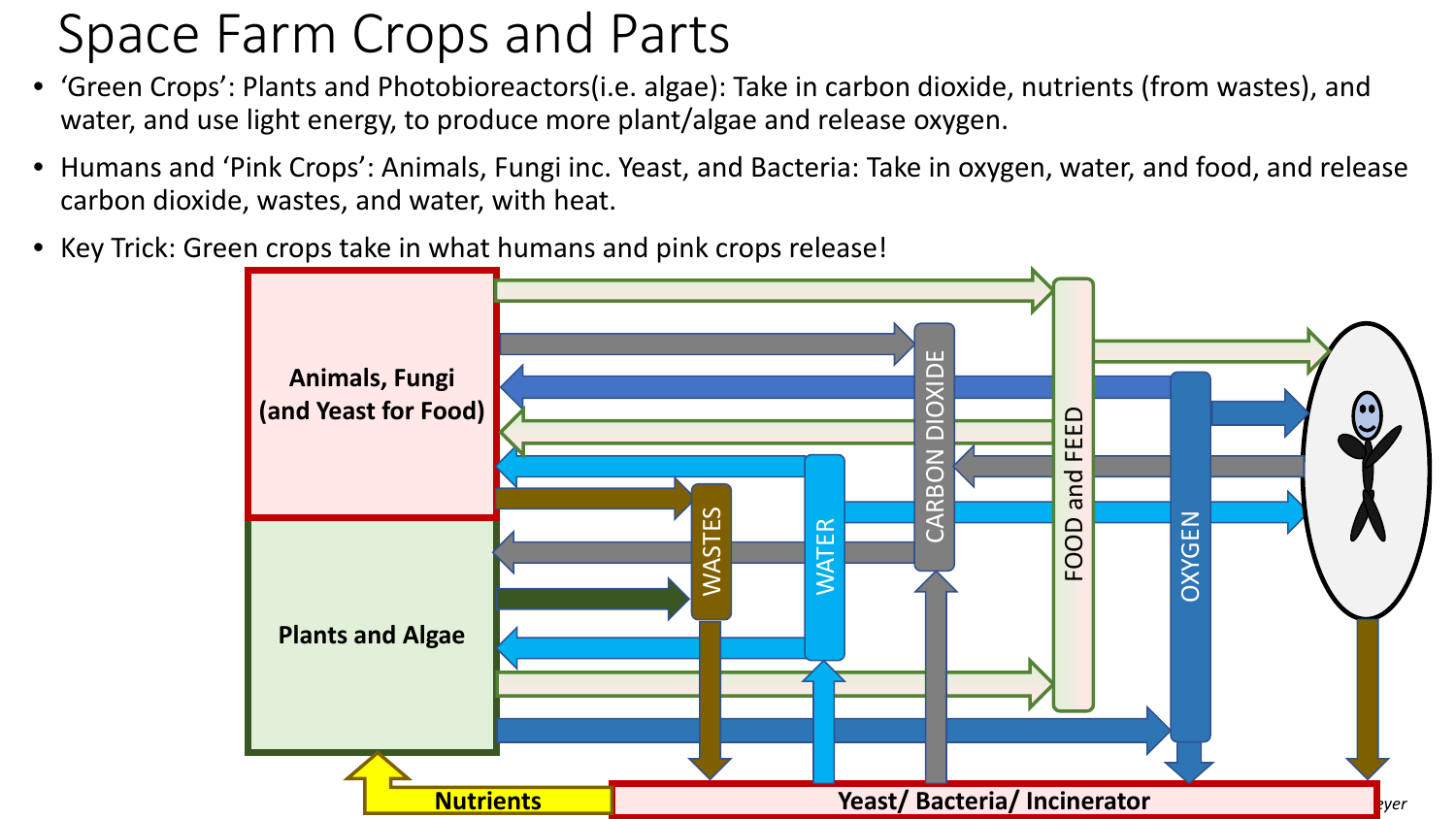## So why is this a computer problem?

• Goal:

- 1. Given a menu of raw foods that provide enough calories, nutritional needs like protein, carbs, fiber, fats
- 2. Making sure there is enough oxygen and clean water for the humans
- 3. Keeping all the crops alive, i.e. balance ins and outs for each crop too Can I get the sizes for a space farm where all the inputs from the humans meet all the outputs to humans, and balance all around?

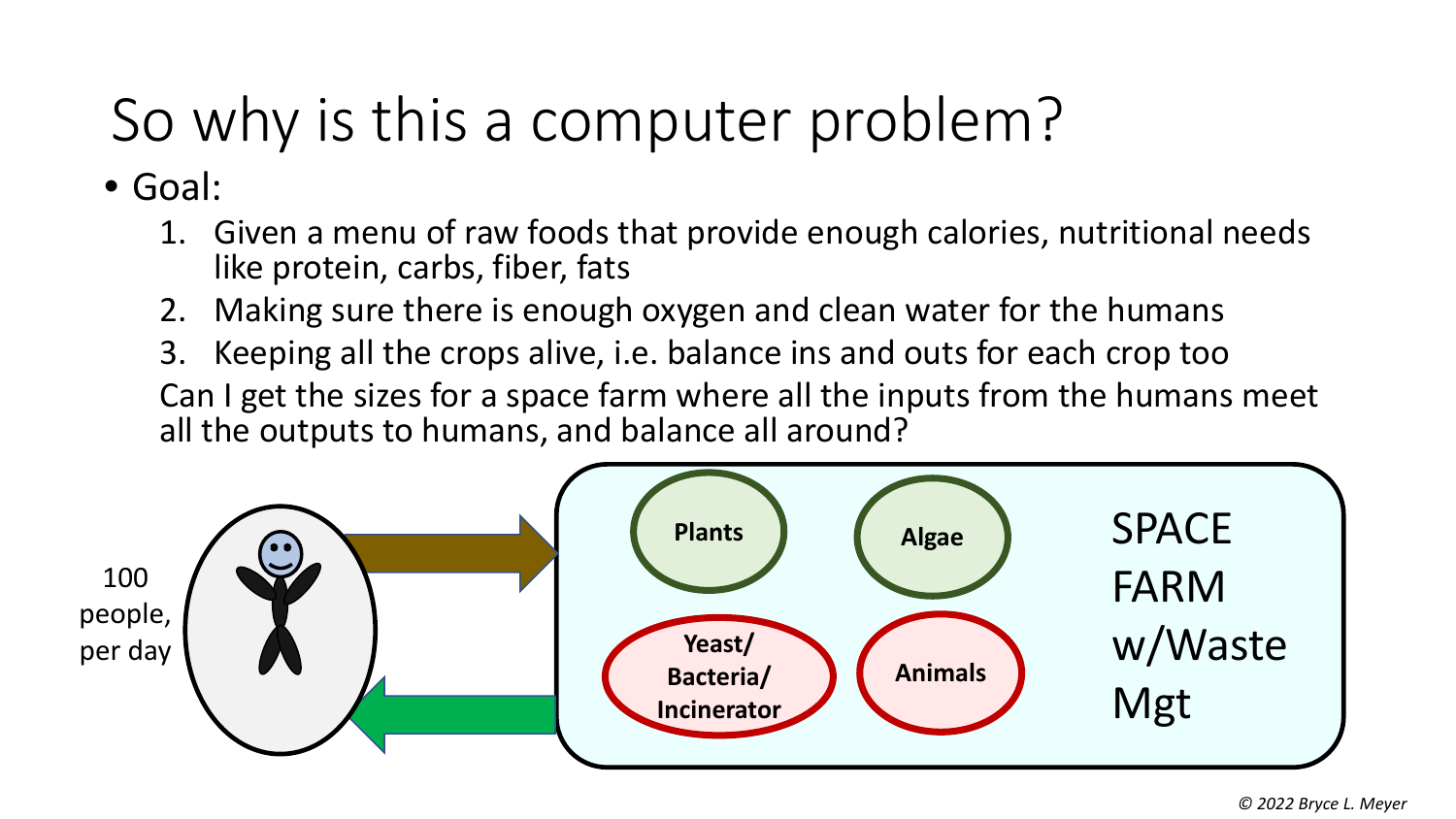### Viewing the Space Farm as Data: Data Statements

- Space Farm has Stages and Habitat
	- Must Balance: Inputs and Output for mass types and elements.
	- Must: Meet Habitat minimum inputs, and nutrition needs.
	- Totals: Sizes, Energy, Initial Supply
- Each Stage has a **Living Mass** of one Crop.
	- Input Masses, Output Masses, Stage Size, Stage Energy Need, are all linear multiples of **Living Mass**
	- Must Balance: Inputs and Output for mass types and elements.
- Each Crop has per unit mass (per kg):
	- Input and Output Masses: Inputs are (-), Outputs are (+)
	- Size: Areas, Volumes, sizes for energy and initial set up.
	- Human nutrition: % edible, % water (1-% dry mass), kcal/kg, nutrition data (US RDA)
	- Must Balance: Inputs and Output for mass types and elements.
- Yeast-Bacteria-Incinerator Stage:
	- Stage can convert any set of waste, feed/food to nutrients for plants, carbon dioxide and water, given inputs of oxygen. HOWEVER, uses limiting variables to add reality!

**Living Mass per Stage is dynamic when comparing possible farm solutions**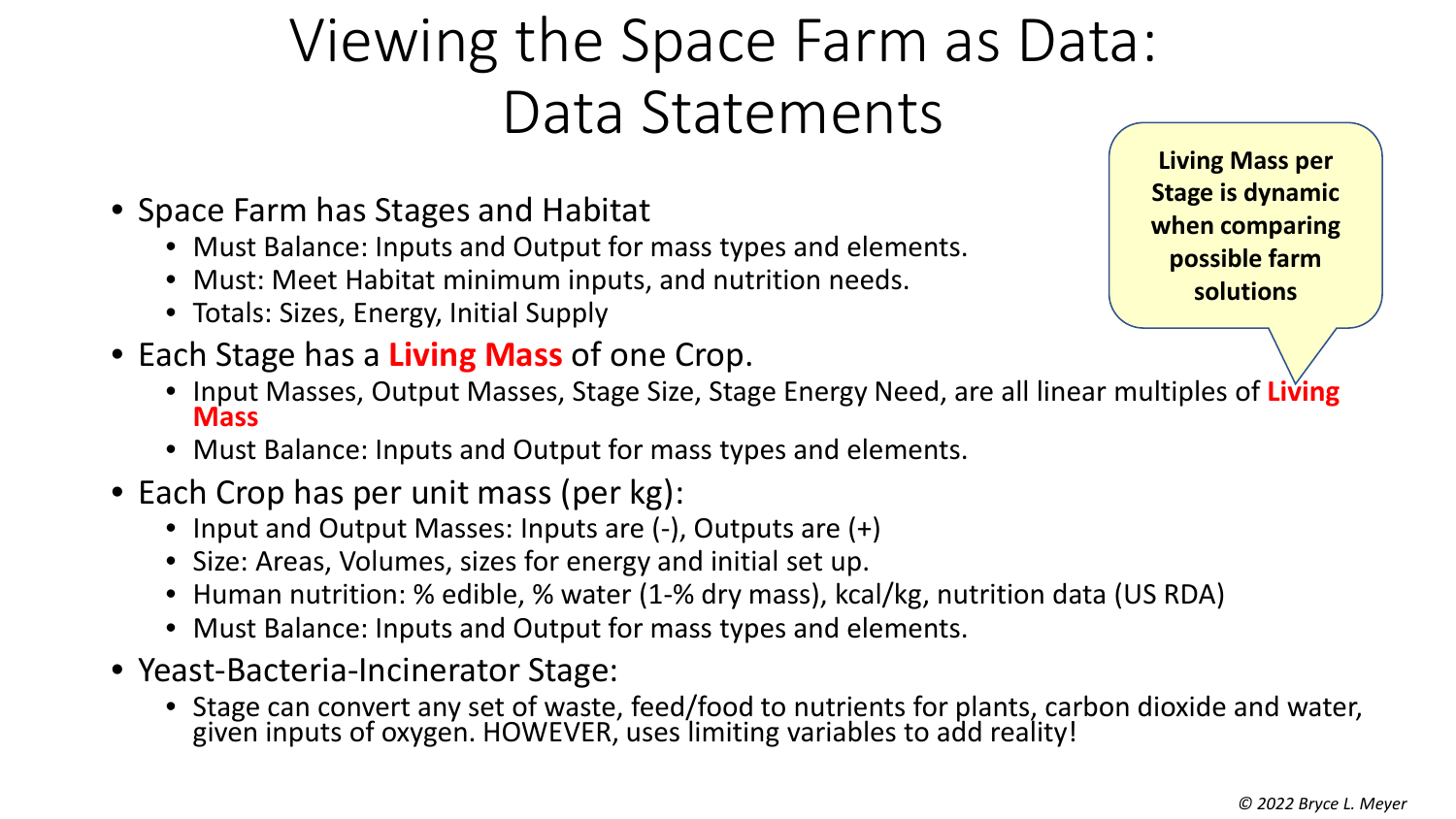### Accounting for the Farm: Mass Balance by day

| <b>Stage</b>                                 | <b>Minimum living mass</b><br>in stage (kg)                                         | CO <sub>2</sub><br>(kg) | O2 (kg) | $(kg)^*$ | H <sub>2</sub> O Clean   H <sub>2</sub> O Waste<br>(kg) | <b>Waste Dry</b><br>Mass (kg) | <b>Feed Wet</b><br><b>Biomass</b> | <b>Nutrient</b><br>Dry Mass<br>(kg) | Food<br>Wet<br><b>Mass</b><br>(kg) | $\mathsf{C}$ | H | $\mathbf{o}$ | $\mathbf N$ | (each tracked<br>element) |
|----------------------------------------------|-------------------------------------------------------------------------------------|-------------------------|---------|----------|---------------------------------------------------------|-------------------------------|-----------------------------------|-------------------------------------|------------------------------------|--------------|---|--------------|-------------|---------------------------|
| <b>HABITAT</b>                               | 100 People                                                                          |                         |         |          |                                                         |                               |                                   |                                     |                                    |              |   |              |             |                           |
| Stage/Crop 1                                 | (Living mass in stage                                                               |                         |         |          |                                                         |                               |                                   |                                     |                                    |              |   |              |             |                           |
| <b>Stage/Crop 2</b>                          | (Living mass in stage<br>2)                                                         |                         |         |          |                                                         |                               |                                   |                                     |                                    |              |   |              |             |                           |
| Stage/Crop n                                 | (Living mass in stage<br>n)                                                         |                         |         |          |                                                         |                               |                                   |                                     |                                    |              |   |              |             |                           |
| <b>Yeast-Bacteria-</b><br><b>Incinerator</b> | Mass processed:<br><b>Calculated from mass</b><br>total (CO2+O2+ H2O+<br>Dry masses |                         |         |          |                                                         |                               |                                   |                                     |                                    |              |   |              |             |                           |

*Total needs to be (near) zero for each column…a deficit means a need for in situ or resupply*.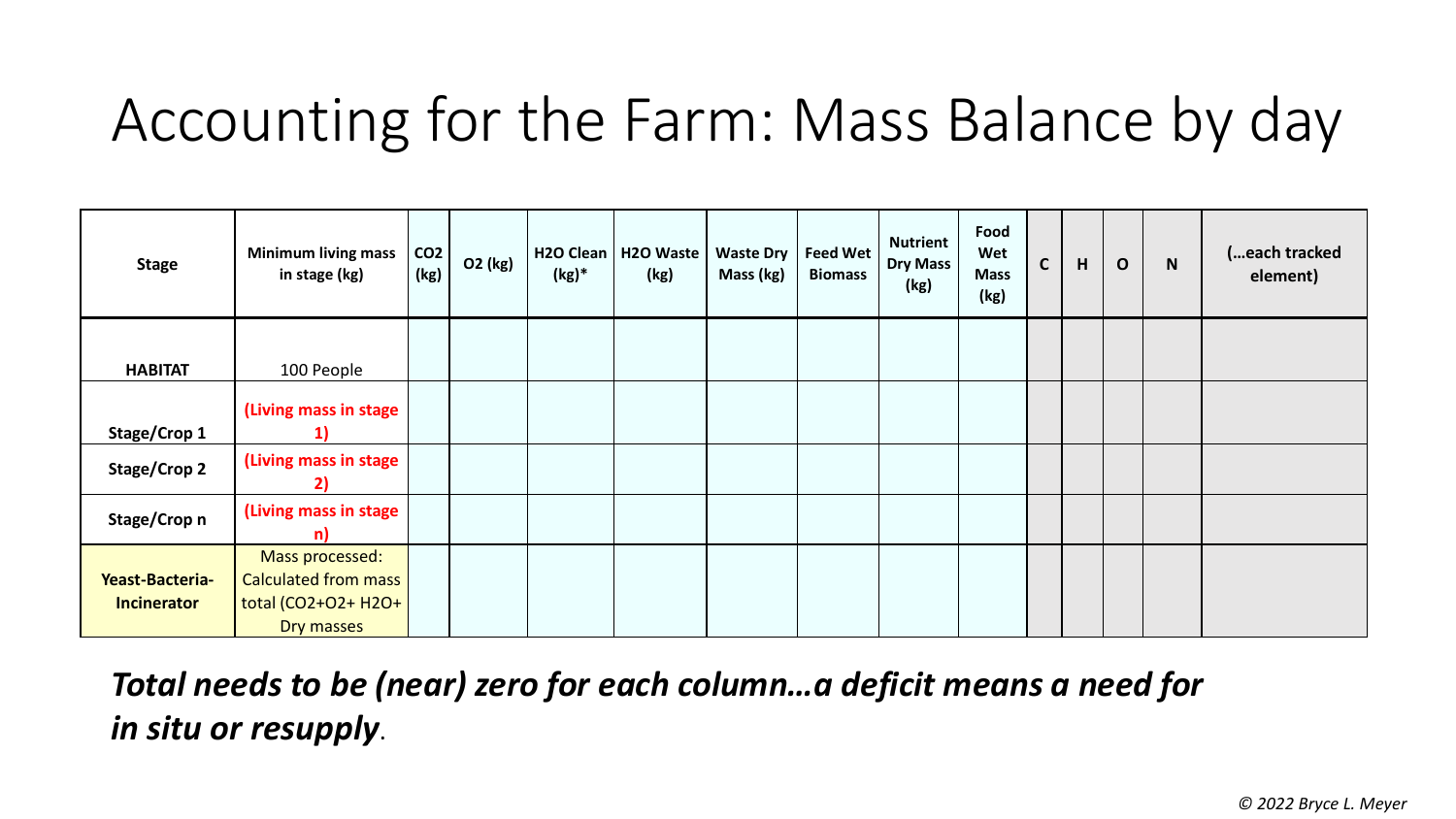#### Dataview Diagram

**Chemistry Data: CHON, etc. and Model**

#### **Farm**

**-Mass Balance -by component -by element -Total Energy Need -Total Size -ID Data (date, time, run, etc.) -List of Stages**

#### -**Living Mass in Stage**

-Stage Type: Aquatic, Photobioreactor, Plant, etc. -Mass Balance for all living mass in stage -Energy, Sizes -Other data

#### **Crop**

-Per kg Mass Balance

- -% edible, % dry mass
- Per kg Nutrition Data
- Per kg Sizing
- Other data

#### **Stage Stage: YBI**

-Stage Type: YBI.

-Mass Balance to and

from YBI

- -Energy, Sizes based
- on ins and outs
- -Other data

#### **Habitat**

-**People in stage** -per capita Mass Balance (aka Human Mass Model) -Per capita nutrition needs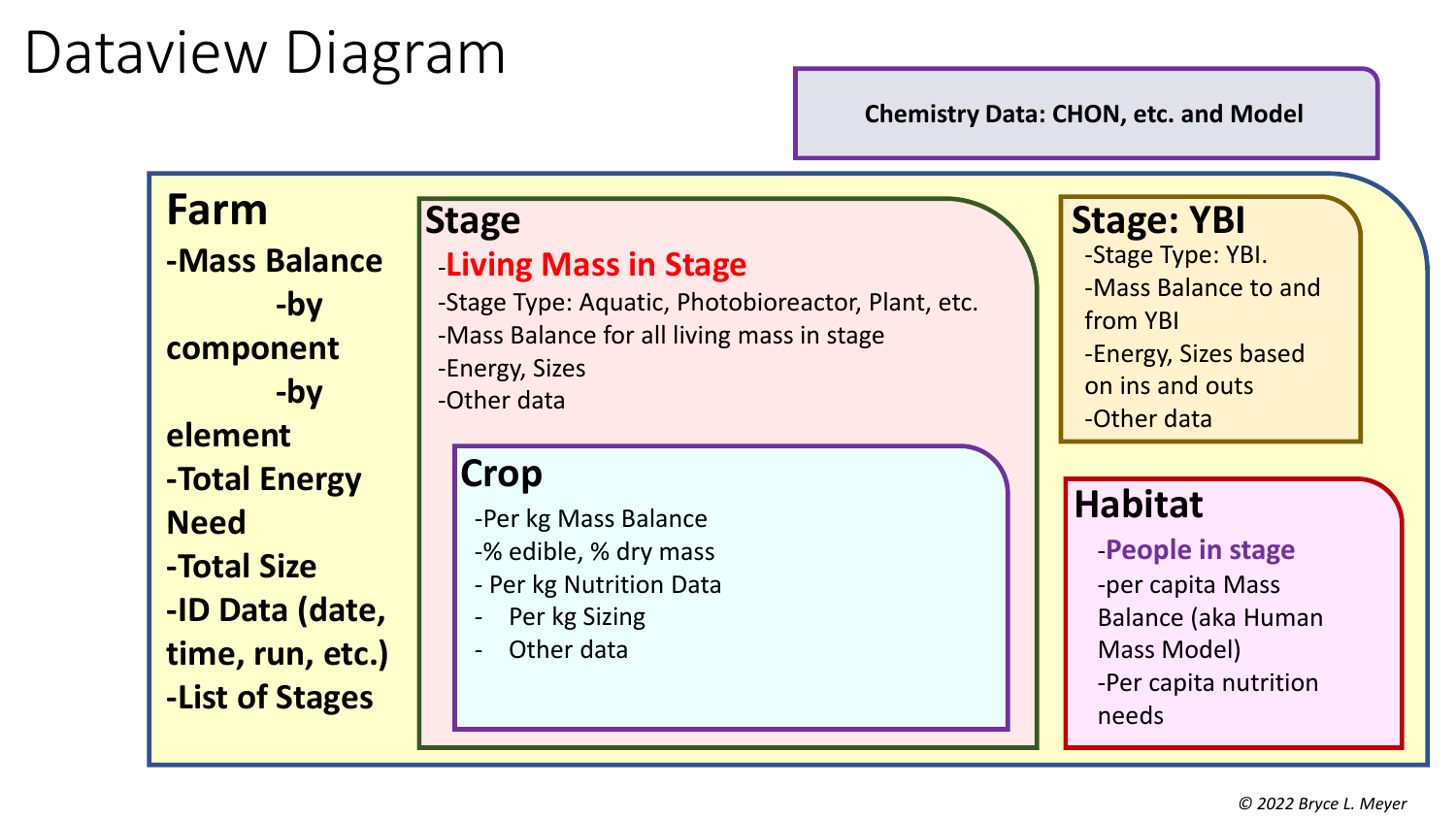#### Converging the Farm: Getting to a Stable Farm

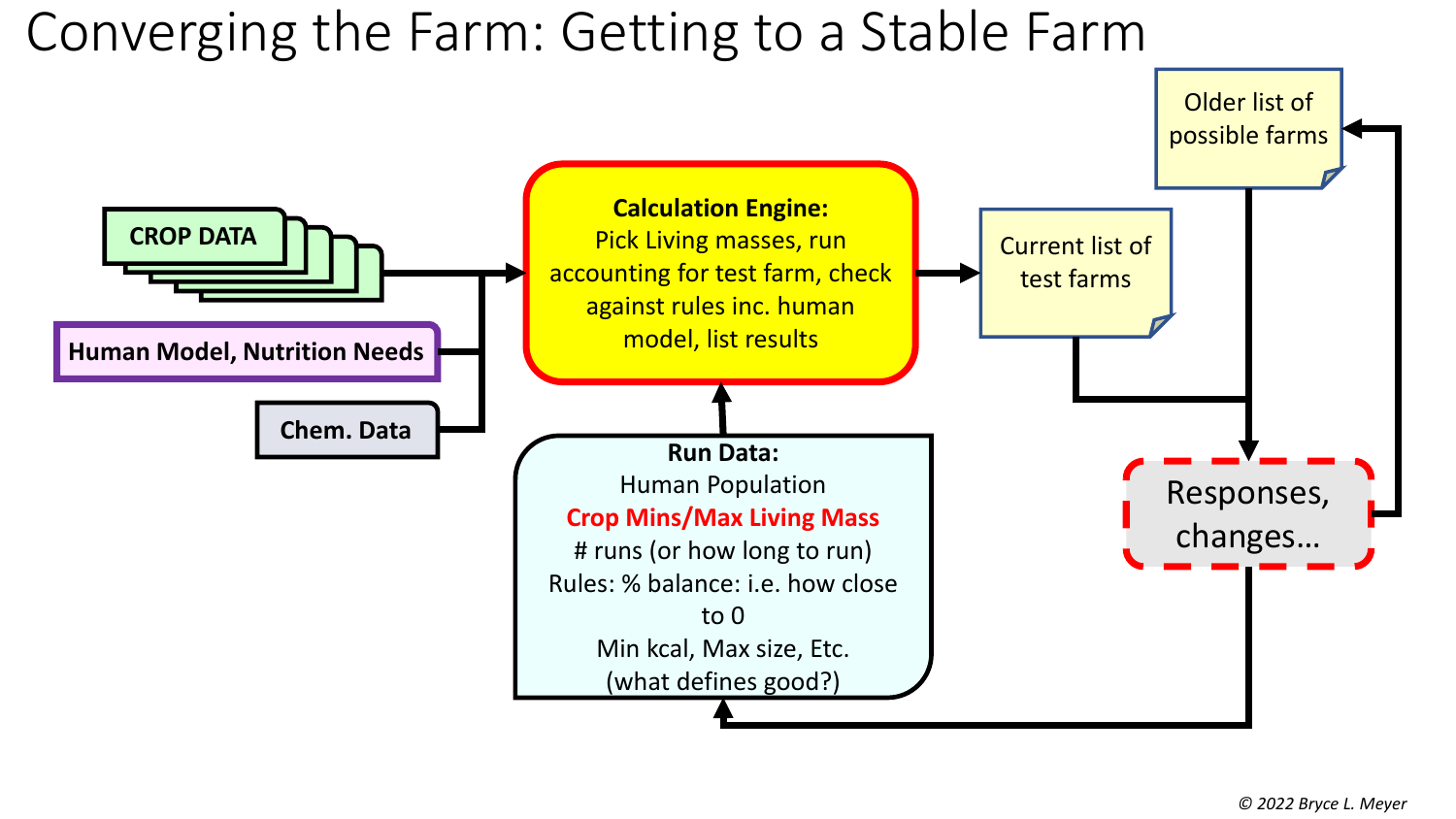#### Monte Carlo 101

- 1. Randomly pick values for the variables in question, in a range
- 2. Run analysis
- 3. Plot Results (virtually)  $\rightarrow$  select solution that is closest to desired result

(Option A) Use statistical methods to seek a solution using data: ANOVA, Regression, tests, etc.

(Option B) Maybe (deterministic…this starts to look like a GA):

• Rank, zoom in range or lock values for some variables, re-run in new range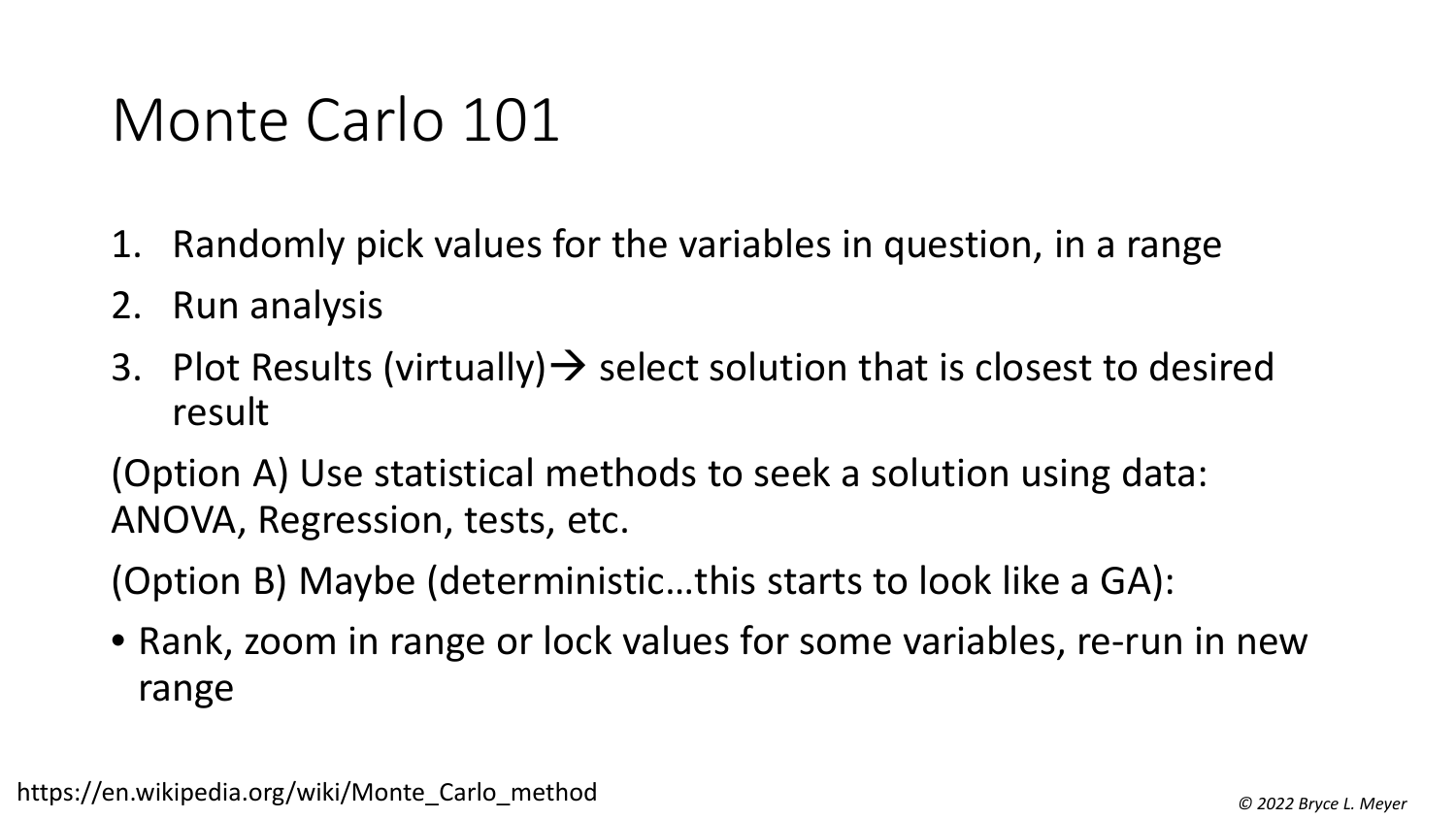#### Monte Carlo Method for Space Farm

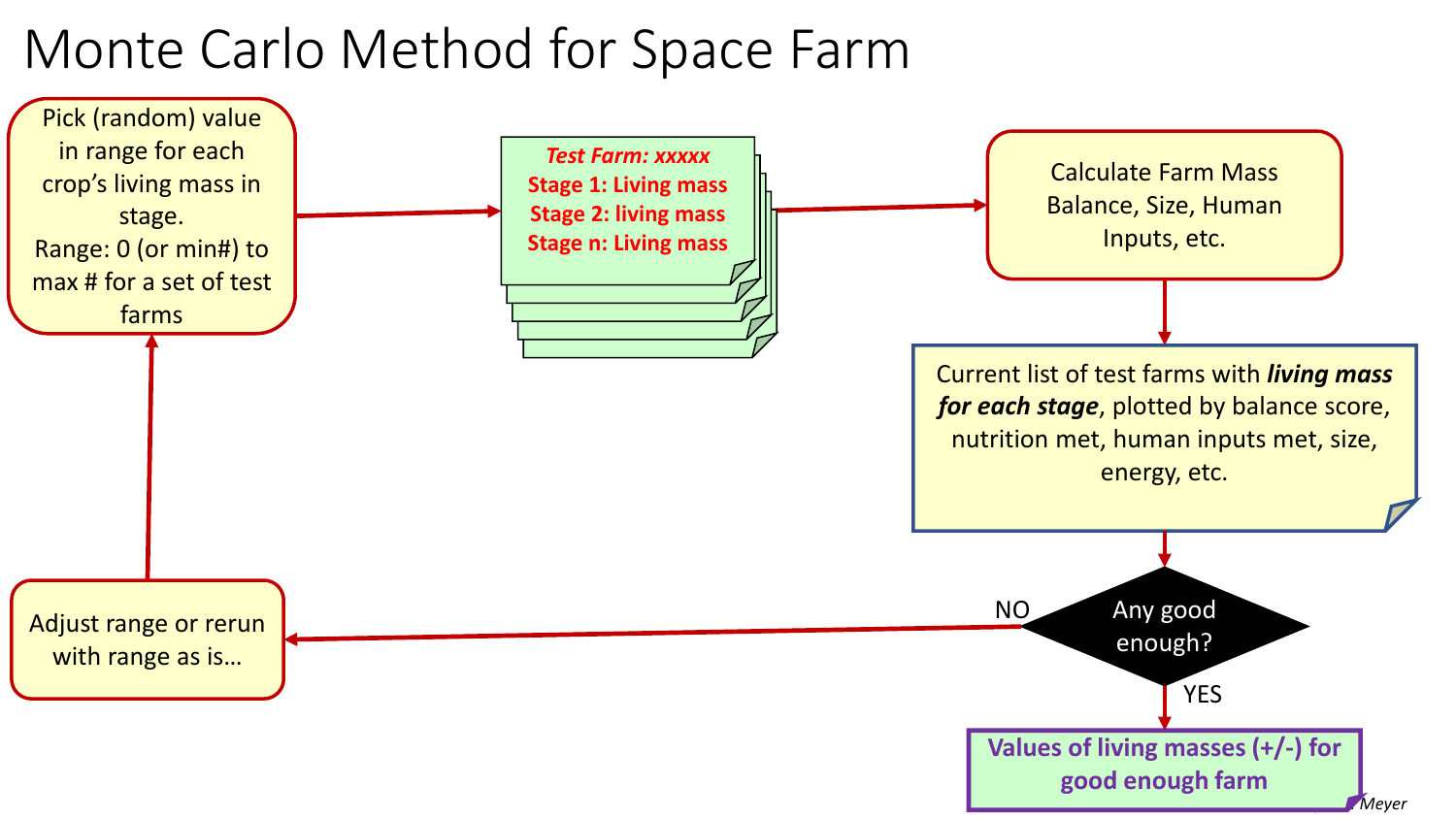### Genetic Algorithms 101 (my definition)

- Population  $\rightarrow$  Member with genome  $\rightarrow$  Genes in genome
- 1. Randomly pick values for the variables in question, in a range, for a possible set (population)
	- a) Save string of chosen values = genome for each member of population
	- b) Each variable value=gene
- 2. Run analysis for each genome
- 3. Use rules to assess fitness of genome (aka tournament/trial). Fit enough=keep genome
- 4. Use kept genomes to generate new gene values using a mutation rate
- 5. Repeat #2 to #4 until minimum fitness (good enough) is reached

**Note: I add a few 'odd ducks' usually too: a random set of values in original range…see local minimum problem in next slides**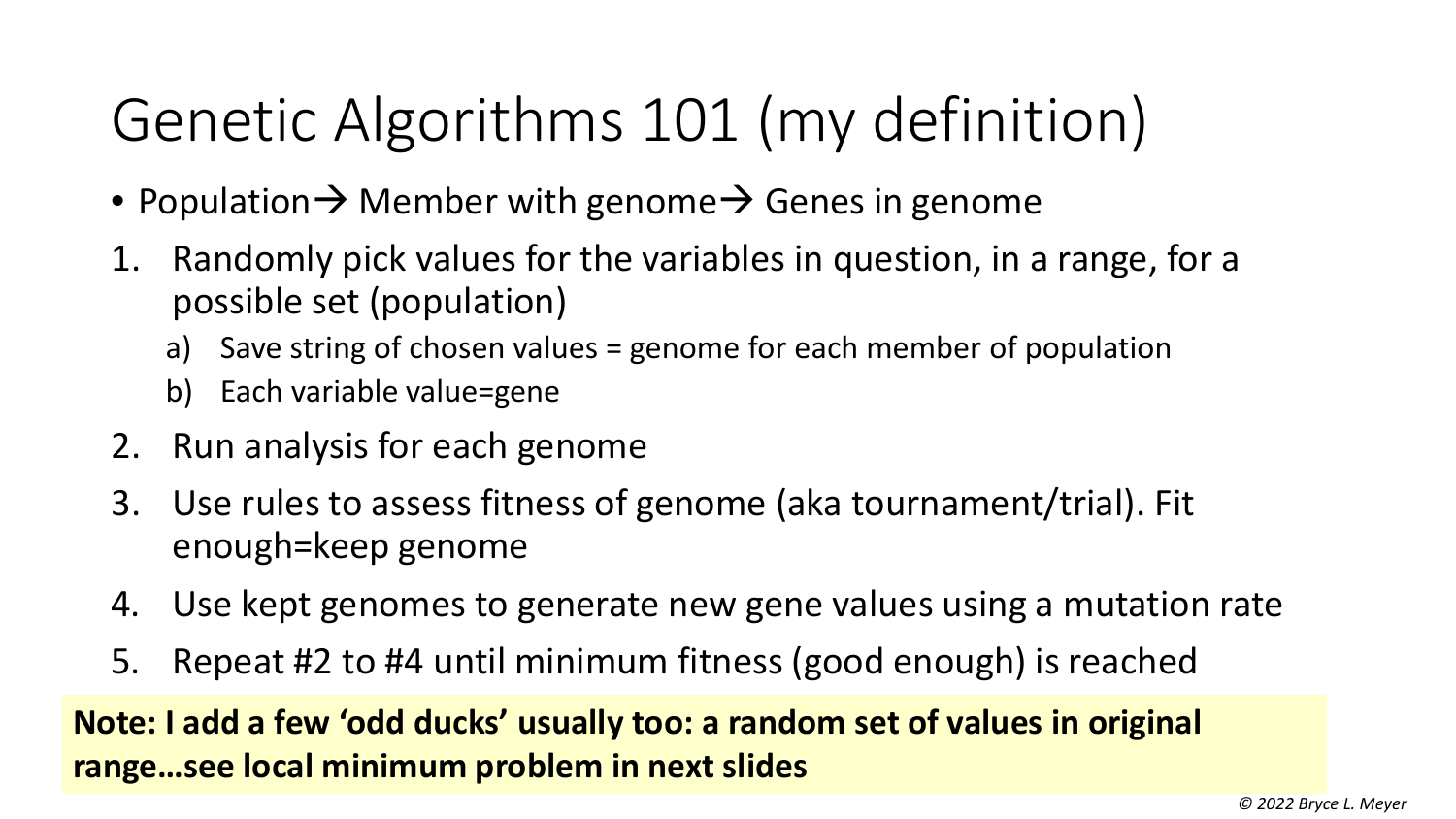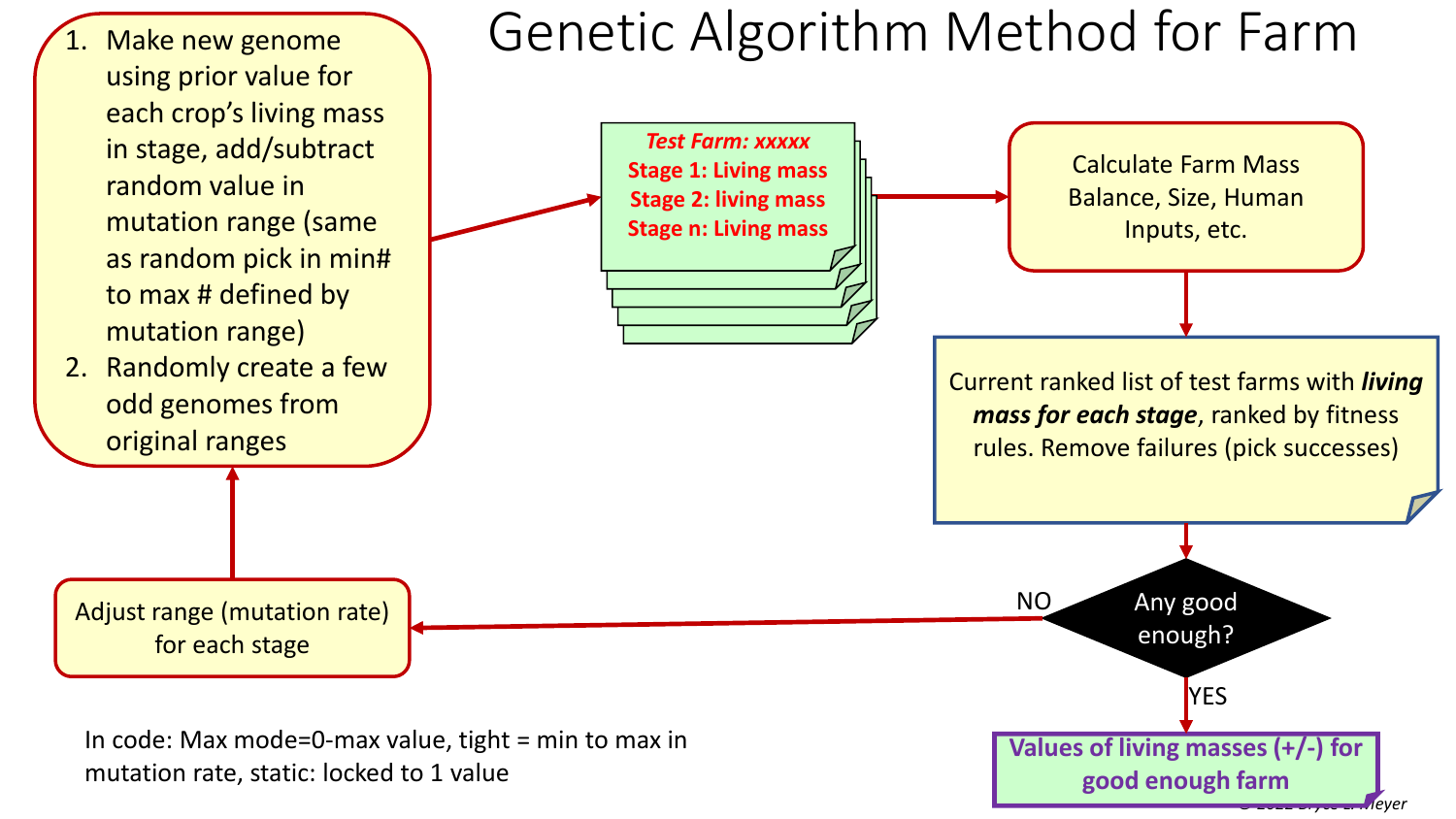### Avoiding the Local Minimum

- Any deterministic method can get stuck (converge) in a local solution that looks good, but isn't the best overall solution.
- Converge: Range between variable values decreases to a small difference.

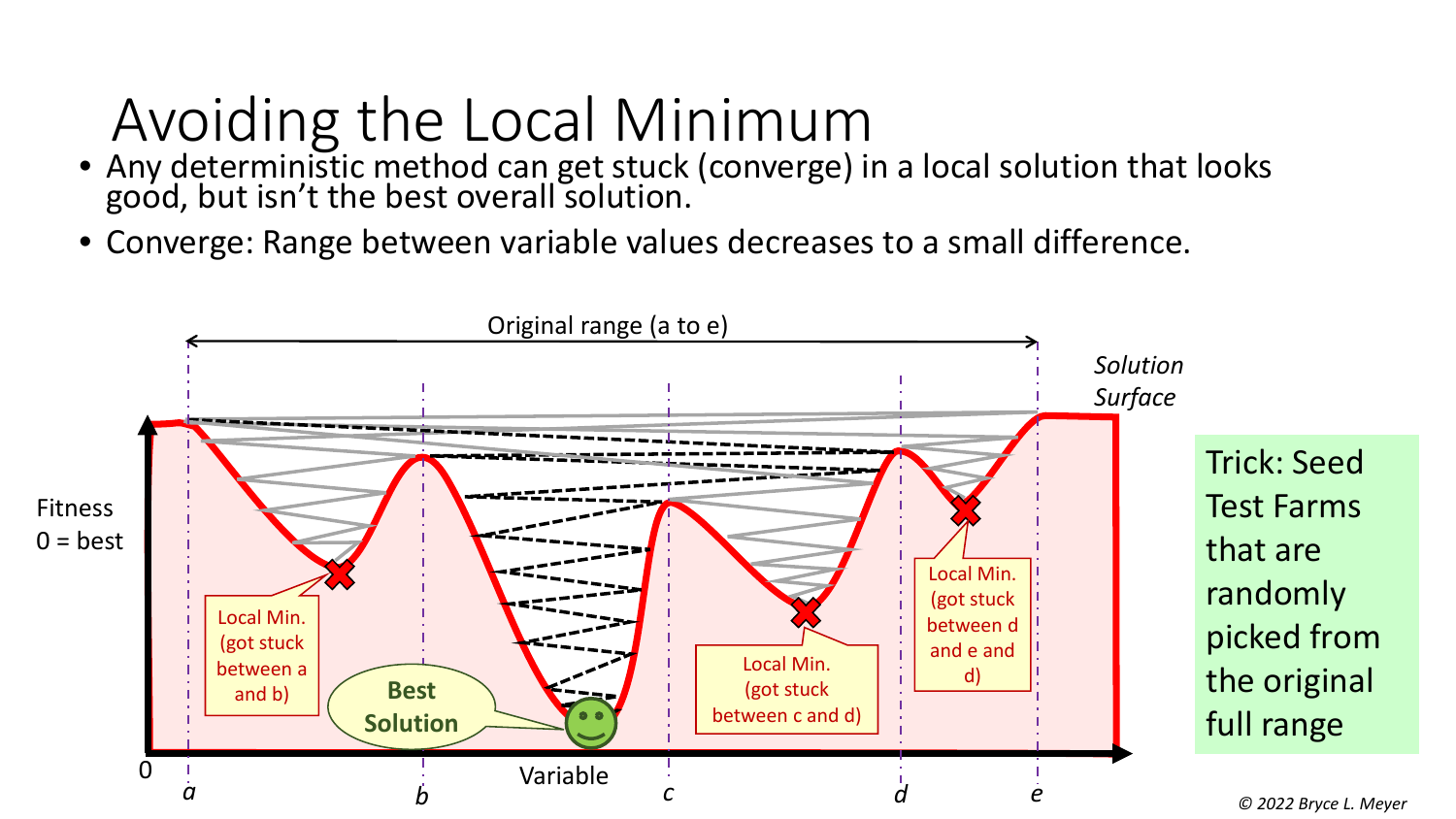### Coding Choices

- Uses parsed naming standards for files and hashes….debug, tracking dtata trends, and the ability to parse strings that point to hashes.
- Static Input files: XML, pushed into delimited parsed hashes
- Output Files and Dynamic Files: comma delimited
- Engine: PERL
	- Hash Structures, linked using naming standards
	- (OPEN CODE FILE)

<xml> <!-- AIAA SPACE 2017 version OVERALL--> <!-- growth model uses the pop inputs …--> <!--growthmodel Yes --> <!-- harvest model Yes if activated --> <!-- harvestmodel Yes --> <!--pop in WET biomass kg --> <!--initial mass feature added 20170728 --> <initialmass> <co2>0.0</co2> (bunch of masses) </initialmass> <hydrolyzefiber>no</hydrolyzefiber> <YBreactor name="YeastBacteria"> <type>BalanceReactor</type> <file>YBReactor.xml</file> </YBreactor> <stage name="BarleyLx"> <file>BarleyLx.xml</file> **(used these for manual control or initial range)** <popmode>tight</popmode> <minpop>72</minpop> <maxpop>78</maxpop> </stage> <habitat> <file>Habitat.xml</file> </habitat>  $\langle xm|$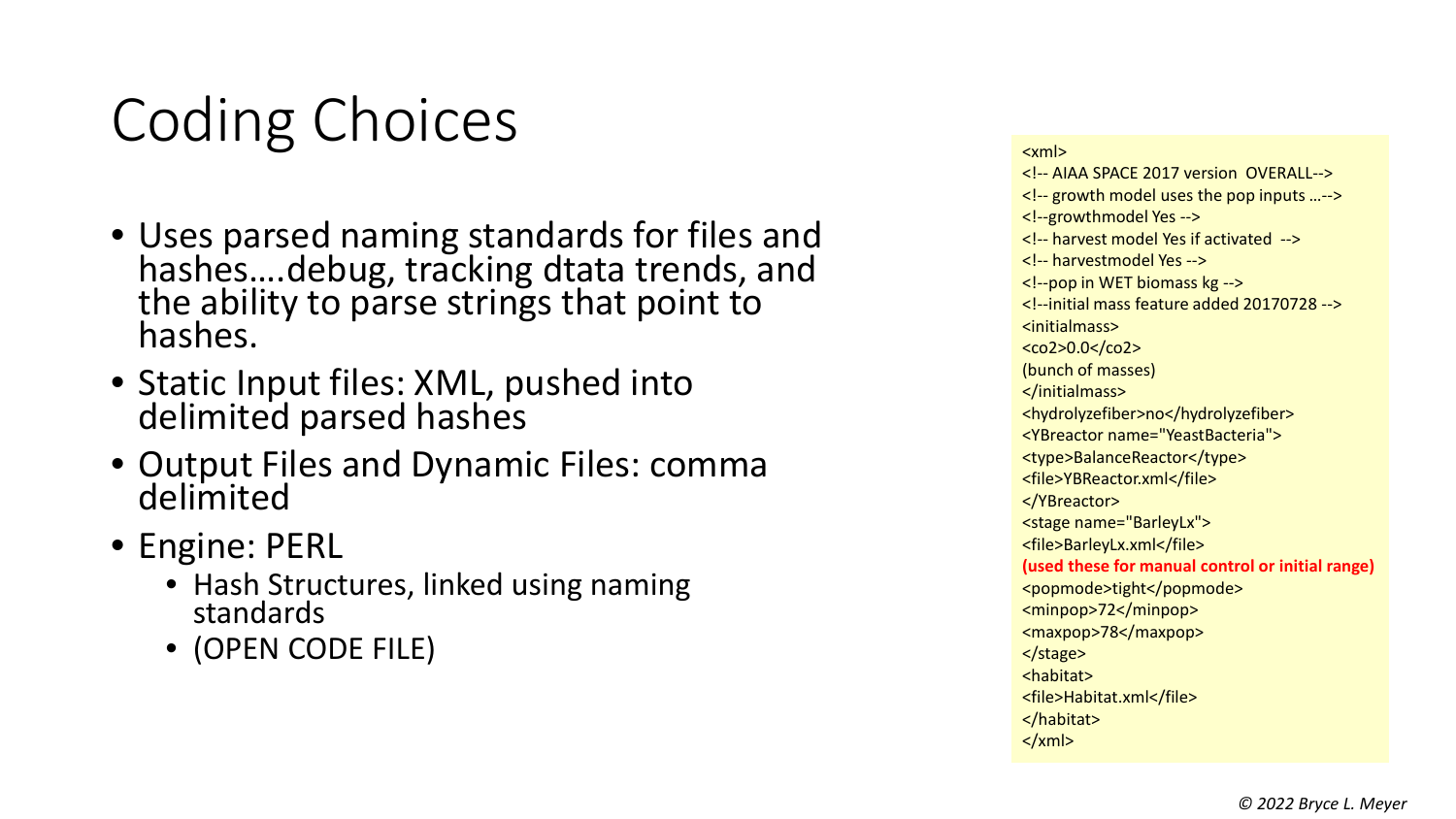#### Coding Model Used



*© 2022 Bryce L. Meyer*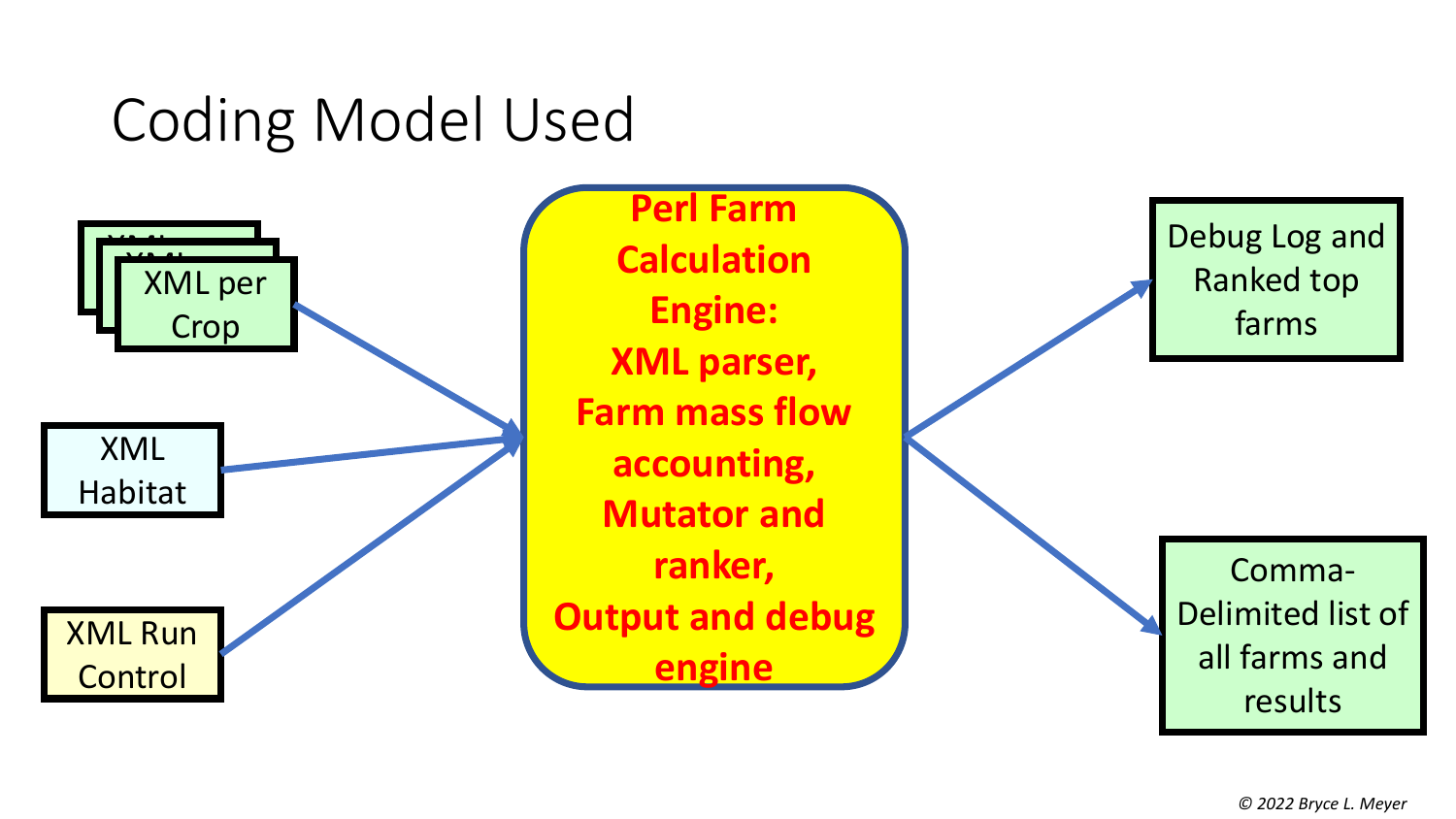### Coding Results

- Exponential Run Count with increased stages:
	- i.e. Algae+Yeast+Tomato take exponentially less time to converge then Algae+Yeast+Tomatoes+Beans+Rice…manually controlled some runs to get solutions
	- Results used in 2017 and 2018 papers:
	- [https://space.nss.org/wp-content/uploads/NSS-JOURNAL-Space-Farm-](https://space.nss.org/wp-content/uploads/NSS-JOURNAL-Space-Farm-Electrical-Requirements.pdf)Electrical-Requirements.pdf
	- [https://space.nss.org/wp-content/uploads/NSS-JOURNAL-Multistage-](https://space.nss.org/wp-content/uploads/NSS-JOURNAL-Multistage-Evolving-Space-Farms.pdf)Evolving-Space-Farms.pdf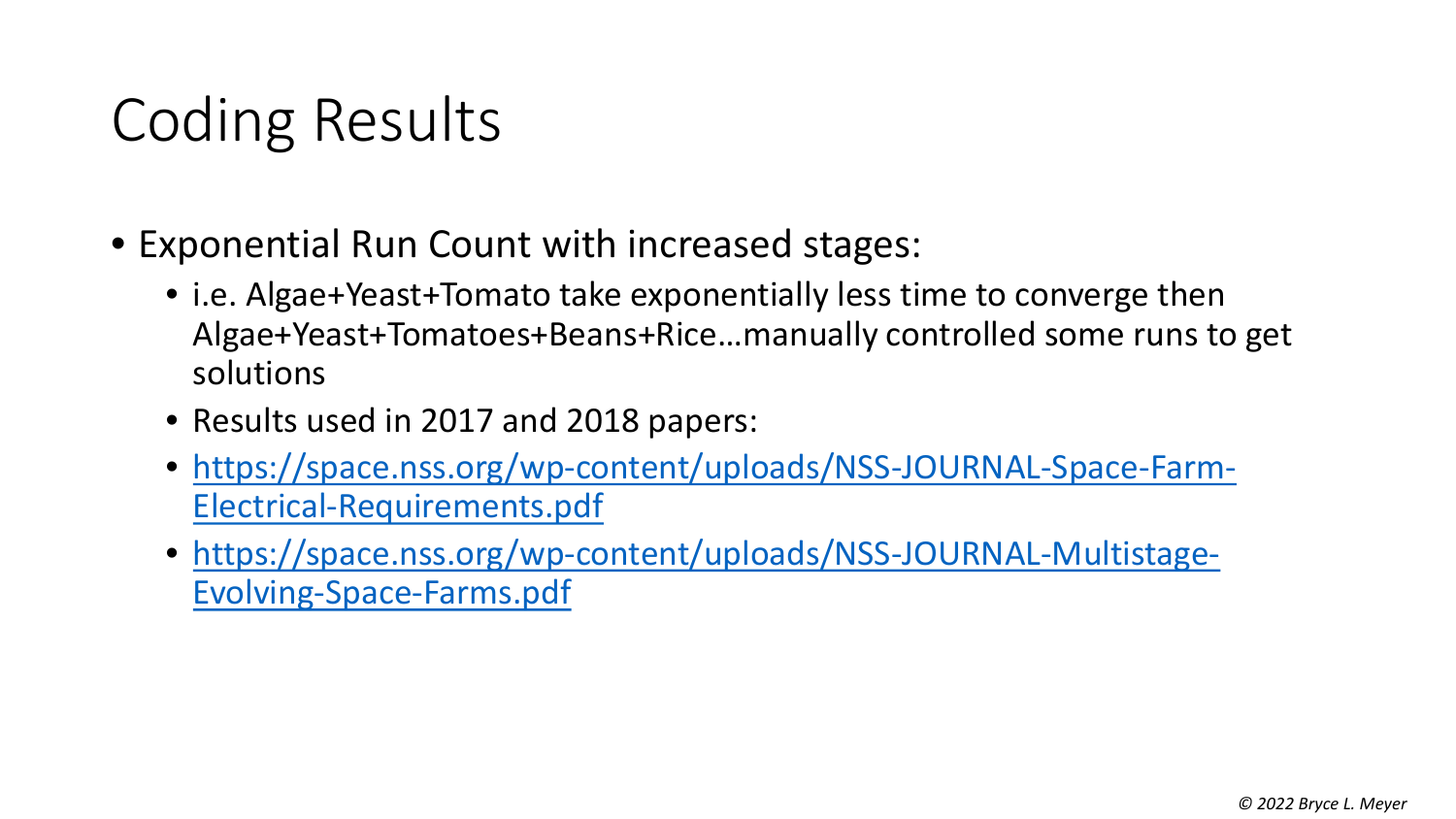#### 2017 Paper

|  |  |  |  |  | Table 12. Species included in each scenario. |  |
|--|--|--|--|--|----------------------------------------------|--|
|--|--|--|--|--|----------------------------------------------|--|

|                     |                   | <b>SCENARIO</b> |    |    |    |         |  |  |  |  |
|---------------------|-------------------|-----------------|----|----|----|---------|--|--|--|--|
| <b>SPECIES</b>      | <b>STAGE TYPE</b> | <b>1A</b>       | 1B | 2A | 2B | $3 + 4$ |  |  |  |  |
| <b>Barley</b>       | Hydroponic        |                 |    |    |    | x       |  |  |  |  |
| <b>Bell Peppers</b> | Hydroponic        |                 |    | X  | X  | X       |  |  |  |  |
| <b>Chlorella</b>    | Algae Reactor     | X               | X  | X  | x  | X       |  |  |  |  |
| <b>Pinto Beans</b>  | Hydroponic        |                 |    | X  | X  | X       |  |  |  |  |
| <b>Potatoes</b>     | Hydroponic        |                 |    | X  | X  | X       |  |  |  |  |
| <b>Rice</b>         | Hydroponic        |                 |    |    | X  | X       |  |  |  |  |
| <b>Shrimp</b>       | Aquatic           |                 |    |    |    | Χ       |  |  |  |  |
| <b>Silver Carp</b>  | Aquatic           |                 |    |    |    | X       |  |  |  |  |
| <b>Soybeans</b>     | Hydroponic        |                 |    |    |    | X       |  |  |  |  |
| <b>Spirulina</b>    | Algae Reactor     | X               | X  | X  | X  | X       |  |  |  |  |
| <b>Tilapia</b>      | Aquatic           |                 |    | X  | X  | X       |  |  |  |  |
| Tomato              | Hydroponic        |                 | X  | X  | X  | X       |  |  |  |  |
| Yeast-Bacteria      | Yeast-Bacteria    |                 |    |    |    |         |  |  |  |  |
| <b>Reactor</b>      | Reactor           | X               | X  | X  | X  | X       |  |  |  |  |

25 MB comma delimited output files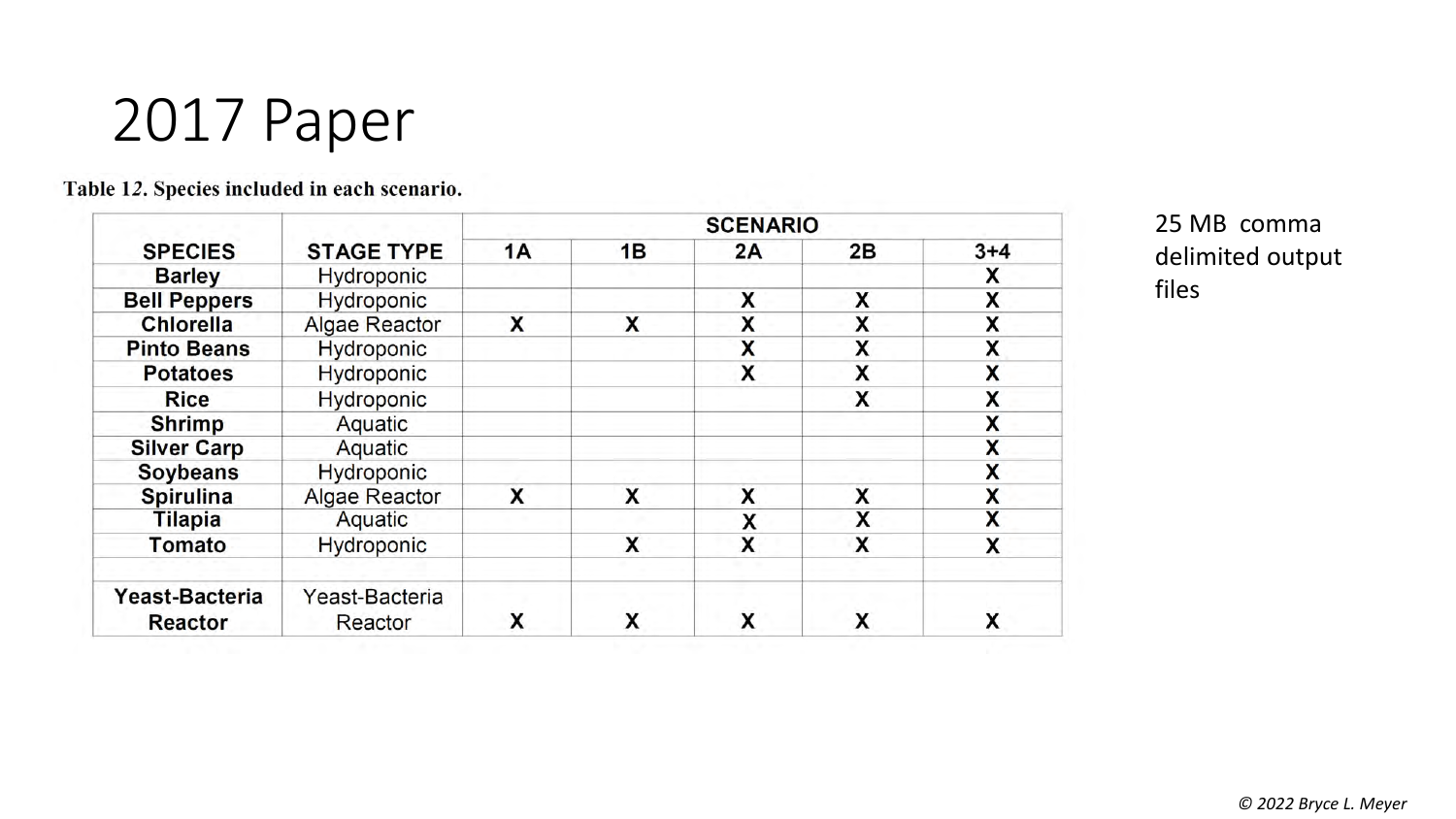#### FUTURE: Going Dynamic For the Farm itself

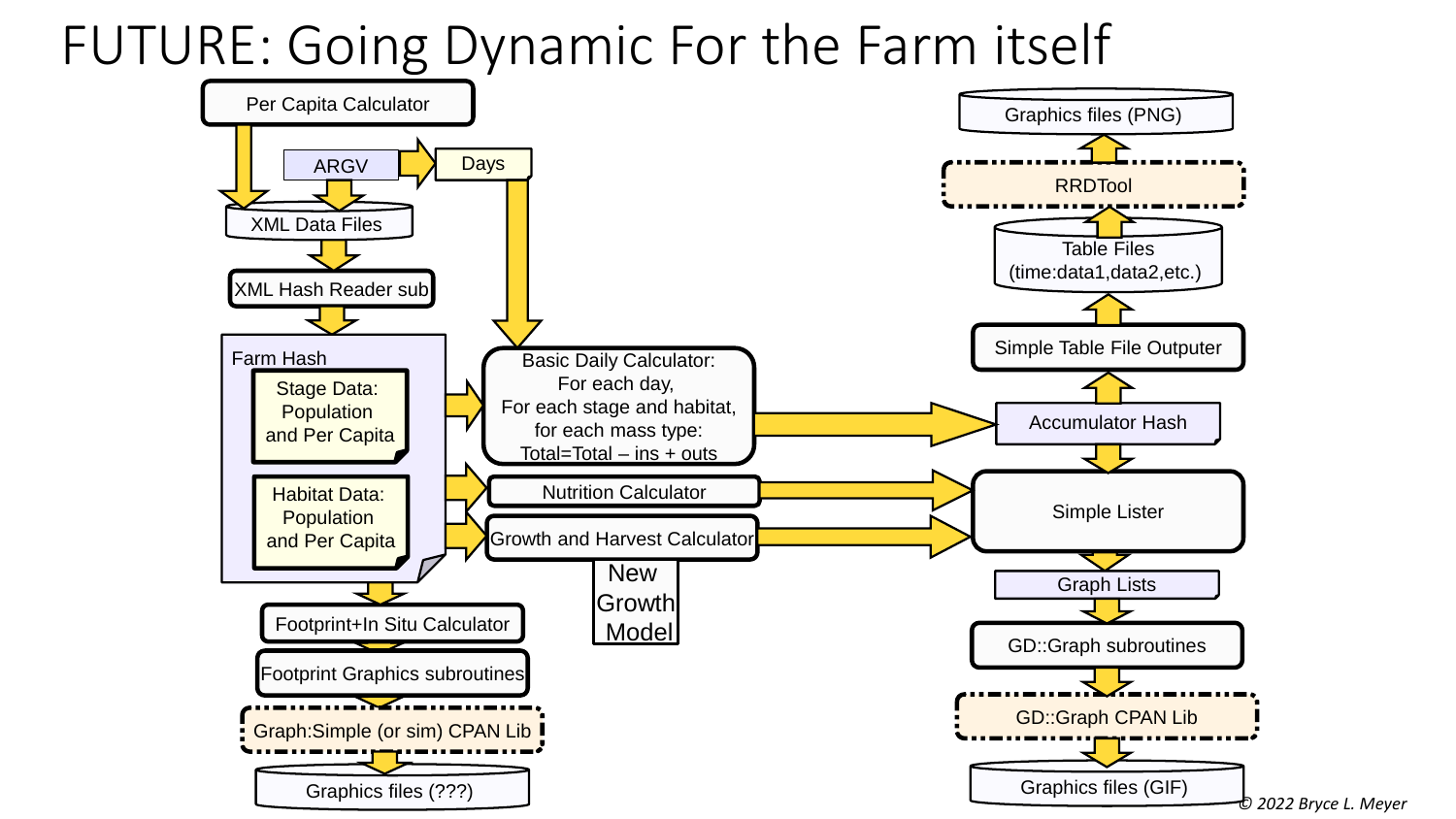#### Conclusion

- Space Farms are farms for space settlement and space exploration that both use technologies from Earth ag, and improve ag for the future in space and on Earth.
- Monte Carlo and Genetic Algorithms are possible solution methods for space farms.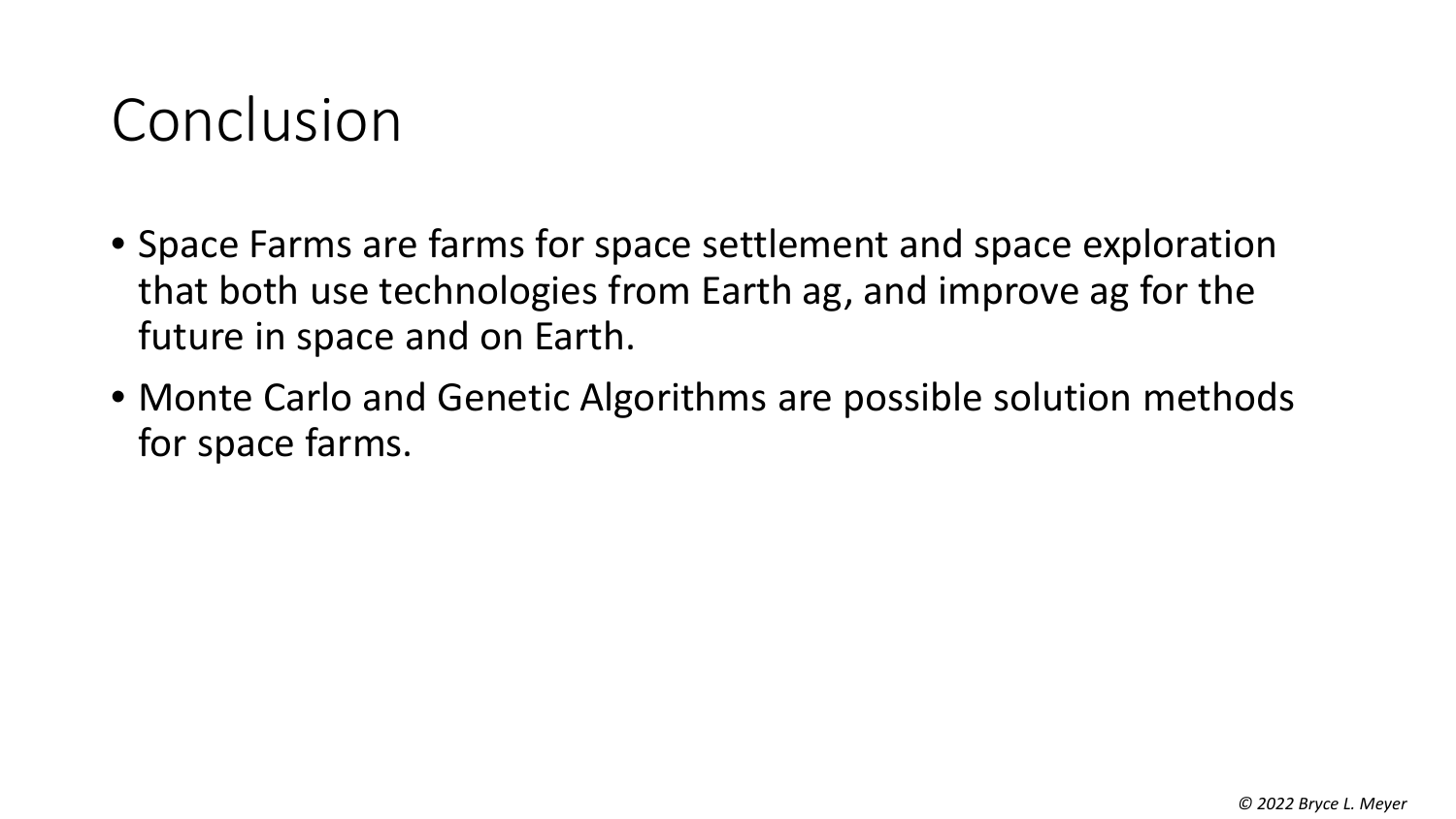#### Further Reading

- My Presos on Space Farms: [http://www.spacefarms.info](http://www.spacefarms.info/)
- St. Louis UNIX Users Group: <https://www.sluug.org/>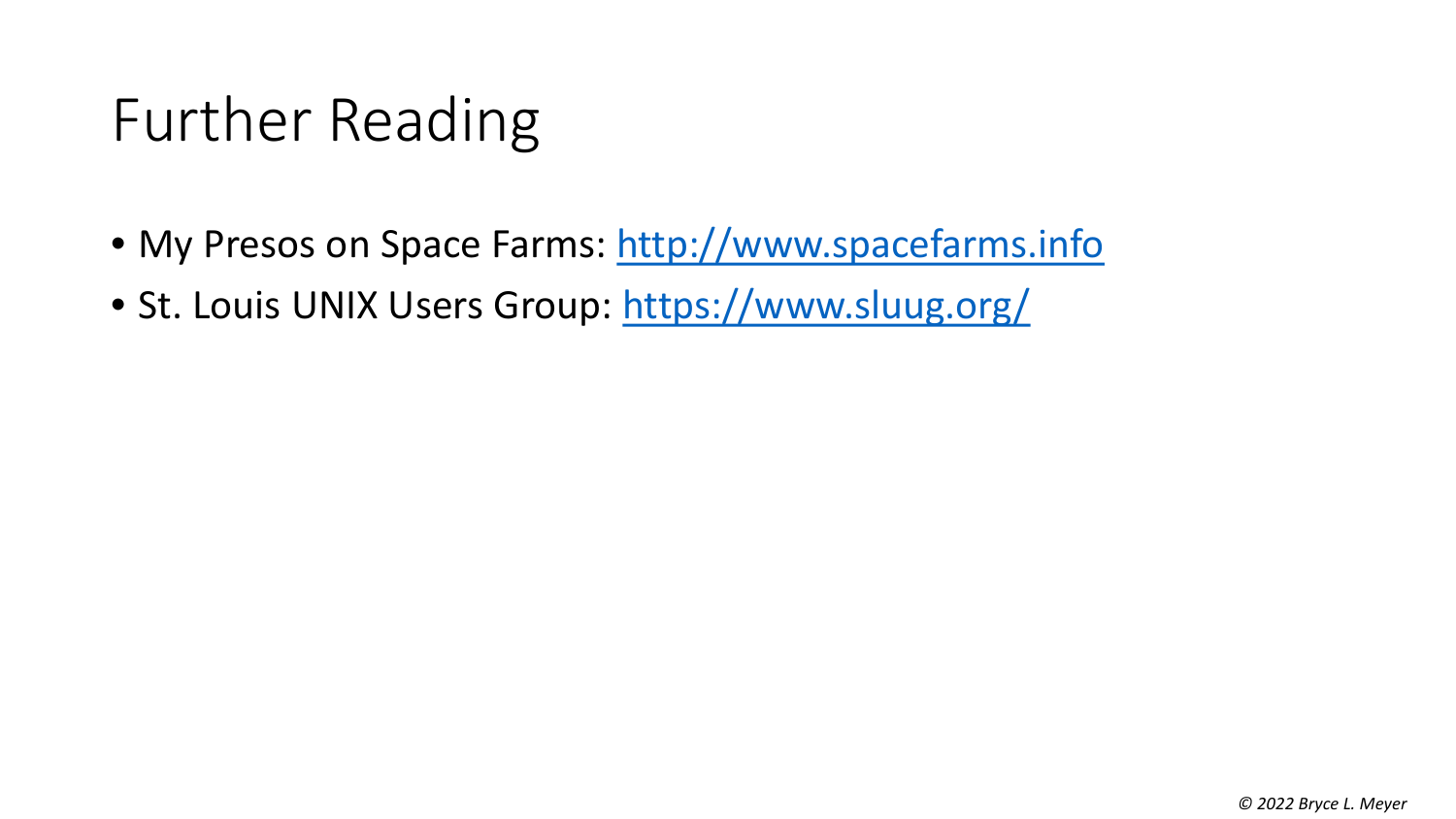# BACKUPS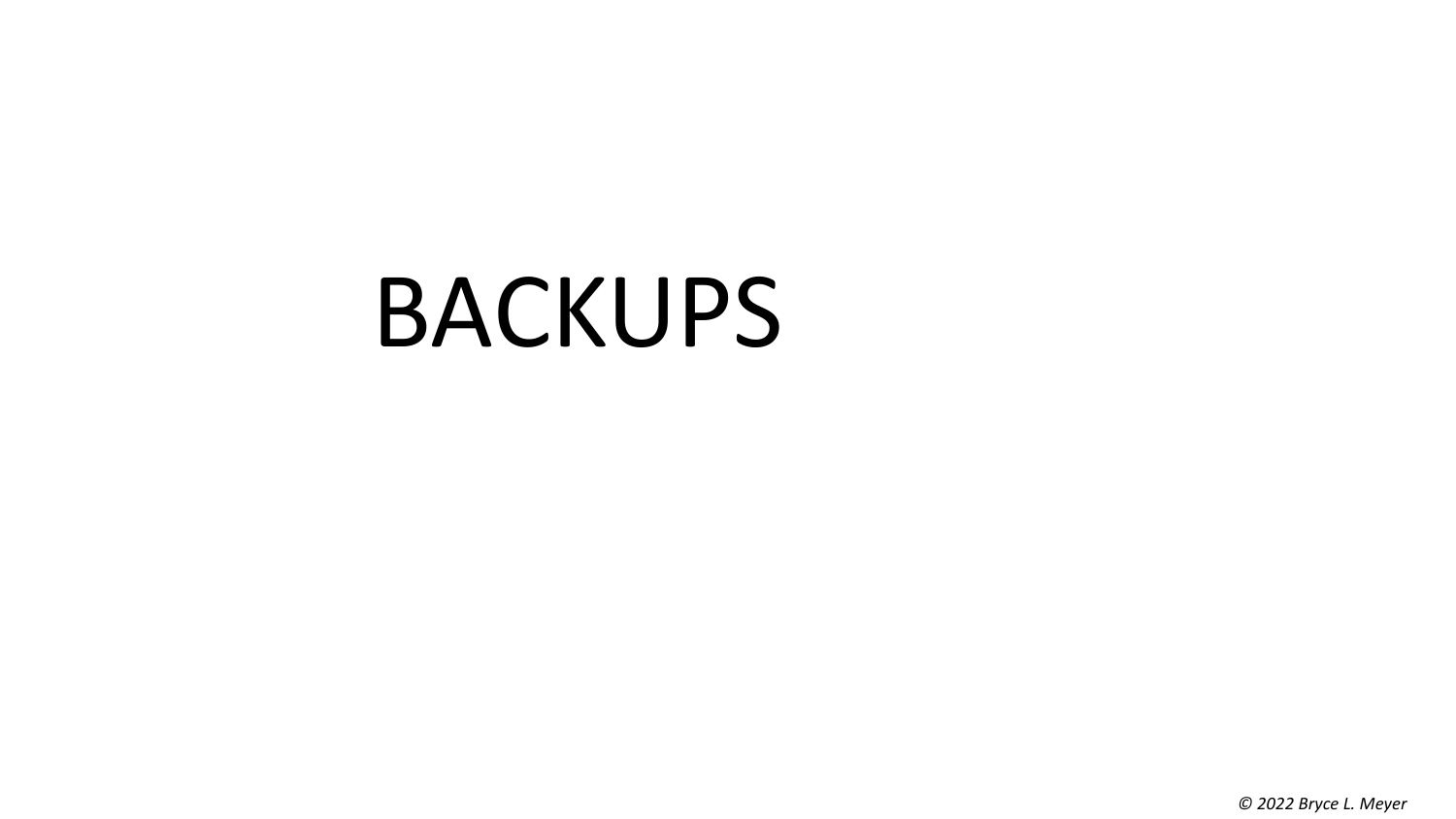#### Overall XML Scheme so far



Likely flesh out growth model as multi-factor and footprint calculator ratios next

| XML which is for the whole farm): Farm |                                                      |                                                                                                                               |  |            |  |  |  |  |
|----------------------------------------|------------------------------------------------------|-------------------------------------------------------------------------------------------------------------------------------|--|------------|--|--|--|--|
|                                        | Stage                                                | Name (used many places)<br>Type (eventually to do growth)                                                                     |  |            |  |  |  |  |
|                                        | Per Capita:<br>Biomass, Water,<br>Oxygen, CO2,       | File (location of stage data file)<br>Pop(ulation) in mass-equivelent<br>wet biomass kg                                       |  |            |  |  |  |  |
|                                        | and CHON, Ash                                        | <b>Wet to Dry Biomass</b>                                                                                                     |  |            |  |  |  |  |
|                                        | Crop: nutrition data                                 |                                                                                                                               |  | Footprint: |  |  |  |  |
|                                        | Nutrition: Fat, Carbo,<br>Moisture, Protein,<br>etc. | <b>Volume and Mass Ratios:</b><br>How big is the farm,<br>how much mass total,<br>initial resources<br><b>Launches to LEO</b> |  |            |  |  |  |  |
|                                        |                                                      |                                                                                                                               |  |            |  |  |  |  |
|                                        | Habitat: Habitat level Data, Population              |                                                                                                                               |  |            |  |  |  |  |
|                                        | Per Capita:<br>Biomass,<br>Water,<br>Oxygen, CO2     | Diet: Fat, Carbo,<br>Moisture, Protein,<br>etc.                                                                               |  |            |  |  |  |  |
|                                        |                                                      |                                                                                                                               |  |            |  |  |  |  |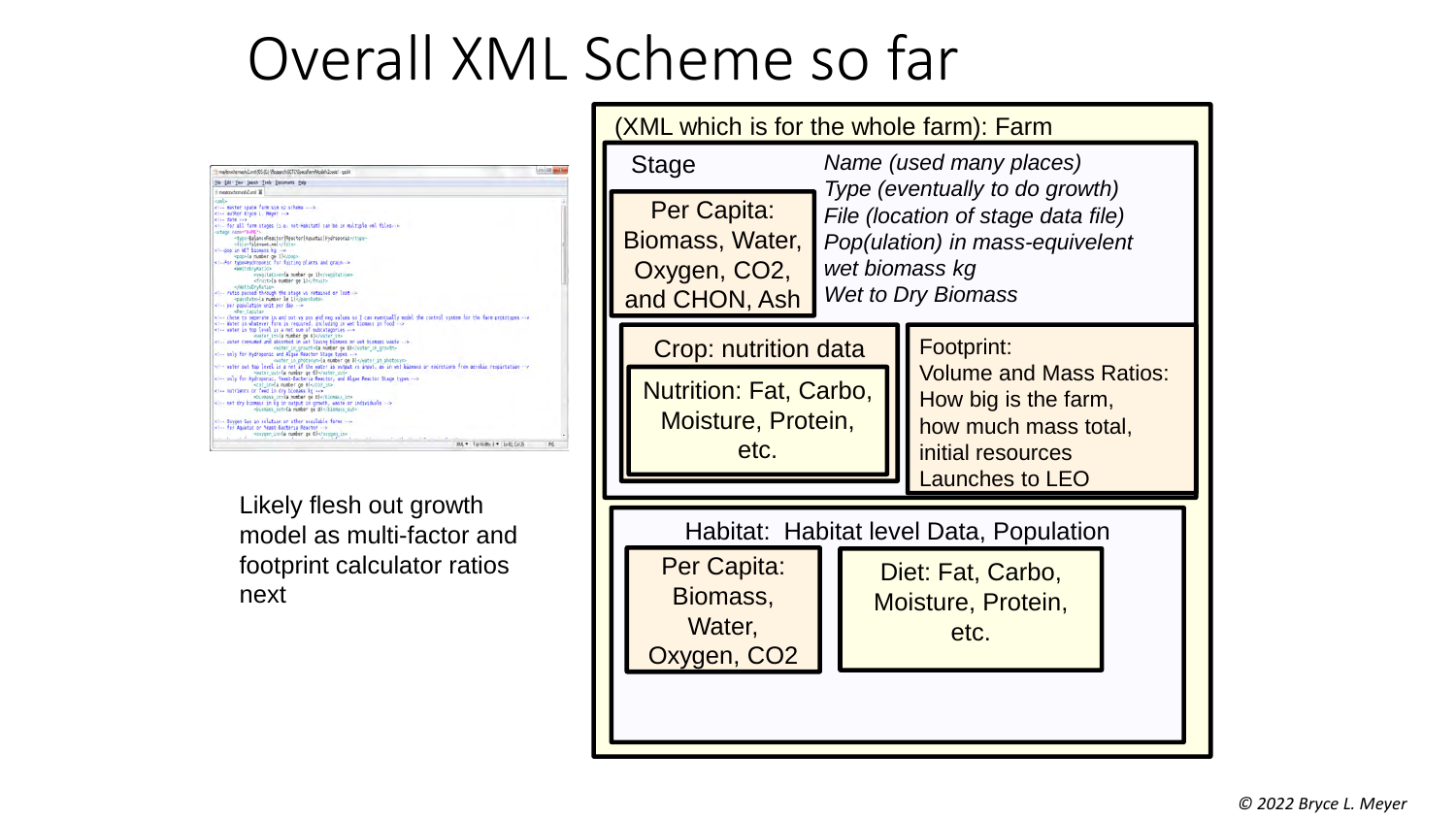#### Space Farm as a Black Box

- Habitat exchanges mass in carbon dioxide, water, and biological wastes for oxygen, water, and biological foods
- Once stable, the farm takes in energy, then exchanges any losses due to inefficiency or other losses for resupplied mass additions.